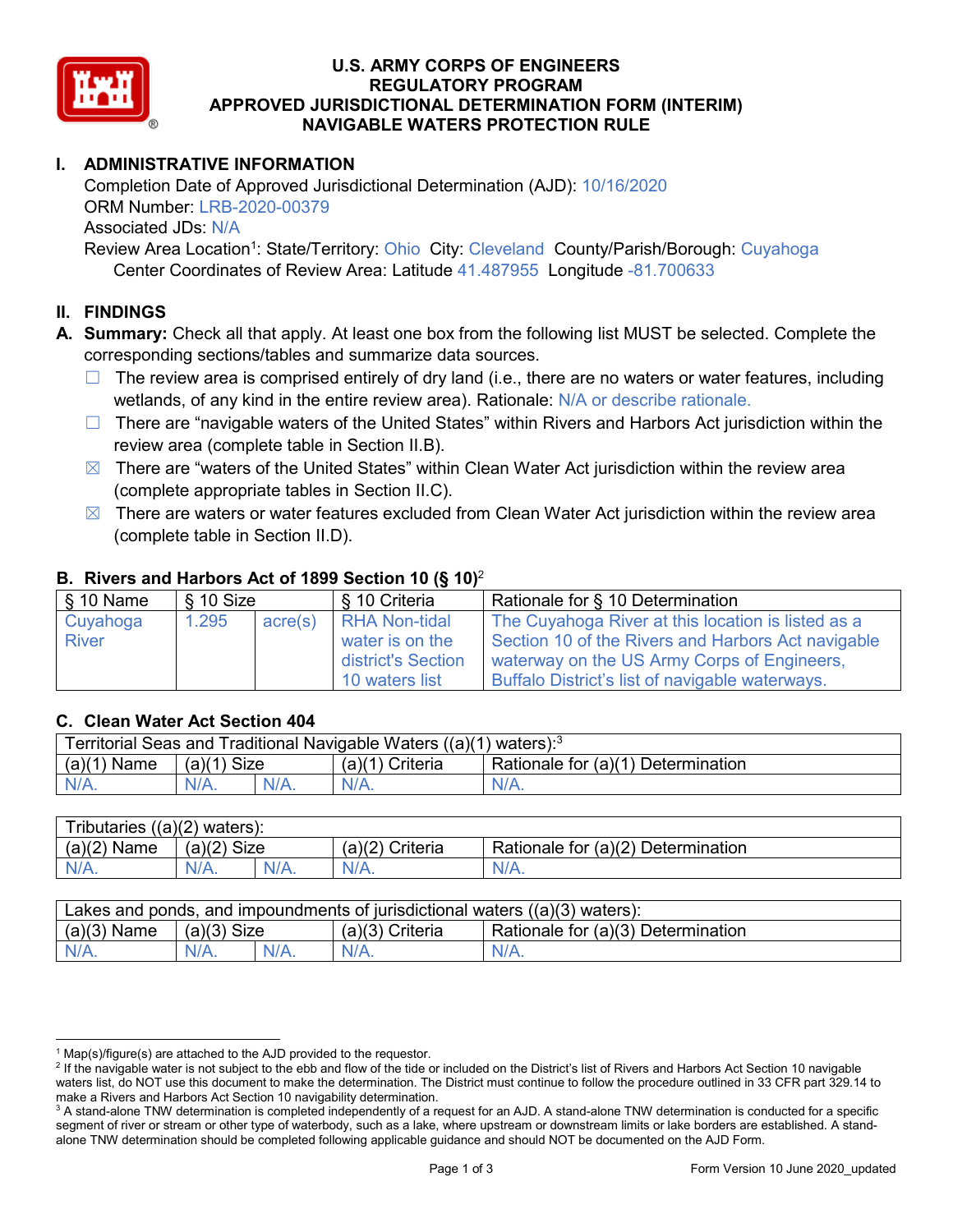

### **U.S. ARMY CORPS OF ENGINEERS REGULATORY PROGRAM APPROVED JURISDICTIONAL DETERMINATION FORM (INTERIM) NAVIGABLE WATERS PROTECTION RULE**

| Adjacent wetlands $((a)(4)$ waters): |                       |         |                    |                                    |  |  |
|--------------------------------------|-----------------------|---------|--------------------|------------------------------------|--|--|
| (a)(4)<br>Name                       | <b>Size</b><br>(a)(4) |         | Criteria<br>(a)(4) | Rationale for (a)(4) Determination |  |  |
| N/A                                  | N/A                   | $N/A$ . | $N/A$ .            | N/A                                |  |  |

# **D. Excluded Waters or Features**

| Excluded waters $((b)(1) - (b)(12))$ : <sup>4</sup> |                       |                  |                                    |                                                                                                                                                                                                                                                                                                                                                                                                                                                                                                                                                                                                                                                                                                                                                                                                                                                                                                                                                                                                                                                                                                                                                                                                                                                                                                                                                                                                                                                                                  |  |
|-----------------------------------------------------|-----------------------|------------------|------------------------------------|----------------------------------------------------------------------------------------------------------------------------------------------------------------------------------------------------------------------------------------------------------------------------------------------------------------------------------------------------------------------------------------------------------------------------------------------------------------------------------------------------------------------------------------------------------------------------------------------------------------------------------------------------------------------------------------------------------------------------------------------------------------------------------------------------------------------------------------------------------------------------------------------------------------------------------------------------------------------------------------------------------------------------------------------------------------------------------------------------------------------------------------------------------------------------------------------------------------------------------------------------------------------------------------------------------------------------------------------------------------------------------------------------------------------------------------------------------------------------------|--|
| <b>Exclusion Name</b>                               | <b>Exclusion Size</b> |                  | Exclusion <sup>5</sup>             | <b>Rationale for Exclusion Determination</b>                                                                                                                                                                                                                                                                                                                                                                                                                                                                                                                                                                                                                                                                                                                                                                                                                                                                                                                                                                                                                                                                                                                                                                                                                                                                                                                                                                                                                                     |  |
| <b>Wetland A</b>                                    | 0.4                   | $\text{acre}(s)$ | $(b)(1)$ Non-<br>adjacent wetland. | Wetland W-A does not meet any of the four<br>criteria that would make an $(a)(4)$ adjacent water<br>subject to jurisdiction under Section 404 of the<br><b>Clean Water Act. Wetland A was</b><br>circumnavigated by the consultant during the<br>delineation. No defined<br>channels/tributaries/ditches were observed<br>flowing from Wetland A to the Cuyahoga River. It<br>was stated in the delineation report that flow<br>goes subsurface from the eastern wetland<br>boundary to the Cuyahoga River. A review of the<br>Cleveland South, OH USGS 7.5 min Quad and<br>Soil Survey Maps for Cuyahoga County do not<br>show lateral stream channels entering the<br>Cuyahoga River at this location. A review of<br>photographs submitted with the delineation<br>report confirm that there are no defined<br>channels/tributaries/ditches from Wetland A to<br>the Cuyahoga River. Also, it is not expected that<br>water from the Cuyahoga River inundates<br>Wetland A in a typical year. Wetland A is located<br>approximately 150 linear feet and approximately<br>30 vertical feet from the ordinary high water<br>elevation of the Cuyahoga River. This location is<br>within the Zone X (Area of Minimal Flood<br>Hazard) flood zone which further demonstrates<br>water from the Cuyahoga River does not reach<br>Wetland A in a typical year. Based on the above<br>discussion, it has been determined that Wetland<br>A is a b(1) non-adjacent, excluded wetland. |  |

# **III. SUPPORTING INFORMATION**

 $\boxtimes$  Information submitted by, or on behalf of, the applicant/consultant: Wetland Delineation, Irishtown Bend, City of Cleveland, Cuyahoga County, Ohio, prepared for The Osborn Engineering Company, prepared by HZW Environmental Consultants, February 2020

**A. Select/enter all resources** that were used to aid in this determination and attach data/maps to this document and/or references/citations in the administrative record, as appropriate.

 <sup>4</sup> Some excluded waters, such as (b)(2) and (b)(4), may not be specifically identified on the AJD form unless a requestor specifically asks a Corps district to do so. Corps districts may, in case-by-case instances, choose to identify some or all of these waters within the review area.

 $5$  Because of the broad nature of the (b)(1) exclusion and in an effort to collect data on specific types of waters that would be covered by the (b)(1) exclusion, four sub-categories of (b)(1) exclusions were administratively created for the purposes of the AJD Form. These four sub-categories are not new exclusions, but are simply administrative distinctions and remain (b)(1) exclusions as defined by the NWPR.